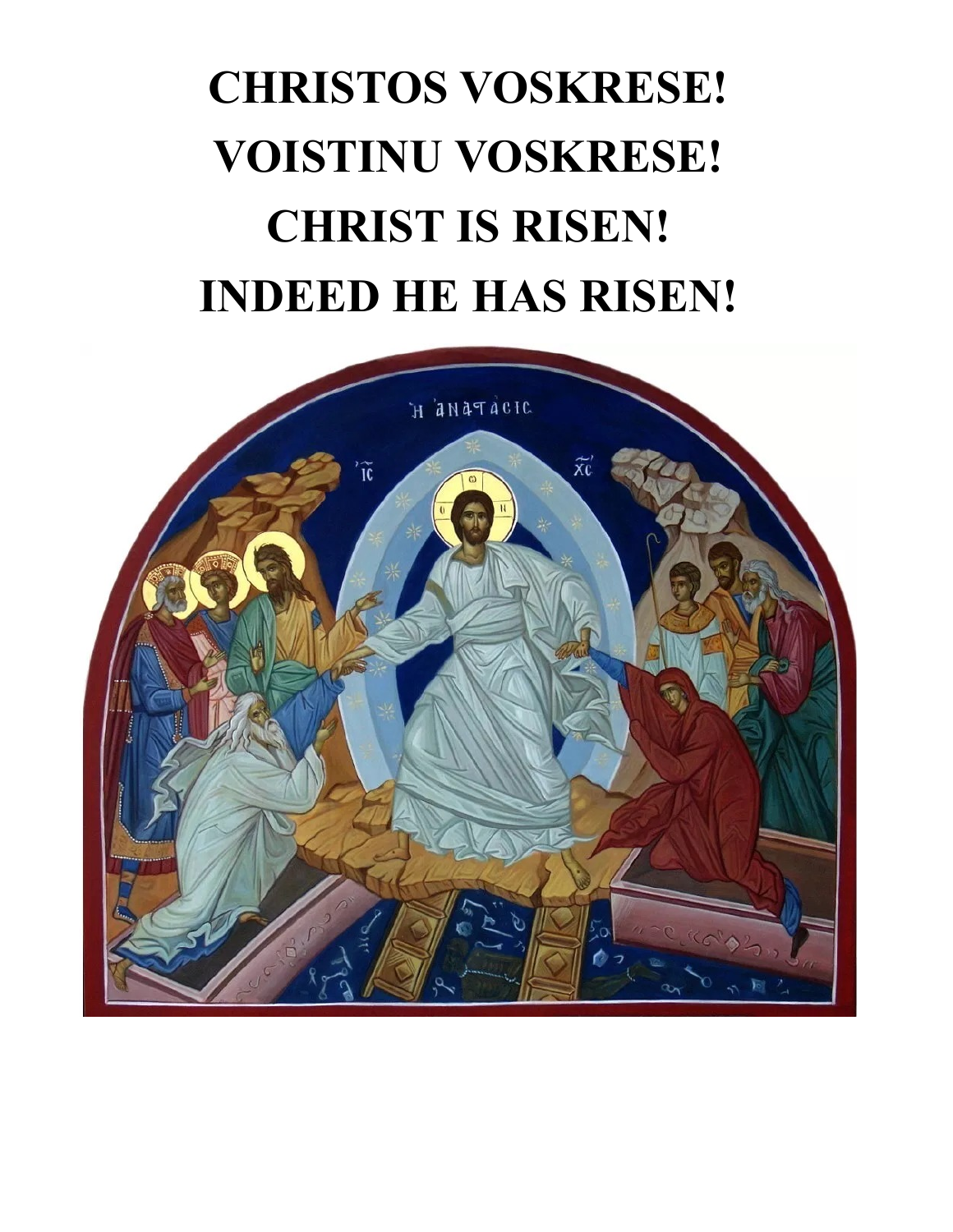

## Holy assumption Orthodox Church

**OCA - Diocese of the Midwest** V. Rev. Archpriest Andrew Bartek, Rector Parish Council President: Ron Royhab



**MAY Bulletin Sponsor:** *Fr. Andrew on the occasion of my Priestly Ordination*

*Liturgical & Events Schedule*

**Sunday, May 15**

 9:25 am: Paschal Hours followed by Divine Liturgy / Memorial Panachida / Social / Council Meeting

**Tuesday, May 17** 10:00 am: Deanery Meeting in Campbell, OH

**Thursday, May 19** 6:30 pm: Perch Festival Meeting

**Saturday, May 21** 4:00 pm: Great Vespers

**Sunday, May 22** 9:25 am: Paschal Hours followed by Divine Liturgy / Social

#### **VIGILS- MAY 8**

**Sandy Martin (1)** Special intentions

**Natalie Twarek (5)** Mother's Day remembrance for our mom's, grandmothers and Godmothers, Mother's day blessing to Missy, Nikki and Amber. Birthday blessing to Missy and Laura, For the health and recovery of Mark, Carole, Sharon and Charlie, Kurt and Leslie , For the health of Amber, Tim, Dottie, Joe, Jamie, Jim, Stephanie, Ron, Ezra, David, Helen Lis and Tina's dad, Earl, Matt, Tom, Loren, Joe, Sonya, Margi & Joe, Betty, Jackie, MaryAnn & Bob, Chuck, Bohdi, David, Diane, Stella, Jake, Cheryl, Pat and Karen

### **Christus resurrectus est; Vere resurrectus est.**

*Latin*

**SUNDAY MAY 8, 2022**

**Gospel:** Mark 15:43-16:8 / John 19:25-27;21:24-25 **Epistle:** Acts 6:1-7 / 1 John 1:1-7

**Tone 3. Fourth Sunday of Pascha. Paralytic.** Ven. Isaiah, Wonderworker of the Kiev Caves. Ven. Pachomius the Abbot, and Ven. Silvanus of Nerekhta. Pachomius the Great, Founder of Coenobitic Monasticism. St Achilles, Bishop of Larissa. St Isaiah, Bishop and Wonderworker of Rostov. Ven. Evfrosin (Euphrosynus), Abbot and Wonderworker of Pskov, and his disciple, Ven. Serapion (Pskov). The slain Crown Prince Dimitry of Uglich and Moscow

#### **MAY BULLETIN / CANDLE SPONSORS**

**Bulletin:** (\$50) From Fr. Andrew on the occasion of my Anniversary to the Holy Priesthood

**Chandelier:** (\$50) From Fr. Andrew In memory of my family & friends & Fr. David's Father Stanley

**Altar Candles:** (\$50) From Fr. Andrew in memory of His Grace Bishop Innocent / From Basil in memory of his brother Normen

**Eternal Light & Icon Screen:** (25) From Father Andrew in memory of His Eminence Archbishop Paul

**Candles @ the Cross:** From Laura: Birthday Blessings to Michael

**Candles @ St Tikhon's Icon:** For the Health of Tim & Cami & safety of Nicholas, Tikhon & Gleice

#### **FOR YOUR PRAYERS**

Diane Tryon 109 Joslyn Street Arcadia, OH 44804

#### **READER**

May 15: Tim May 22: Joe May: 29: Tim

*110 E Main Street, Marblehead, OH 43440 Rectory 419-798-4591 / Cell 570-212-8747*

*<www.holyassumptionmarblehead.org> info@holyassumptionmarblehead.org*

**PG 2**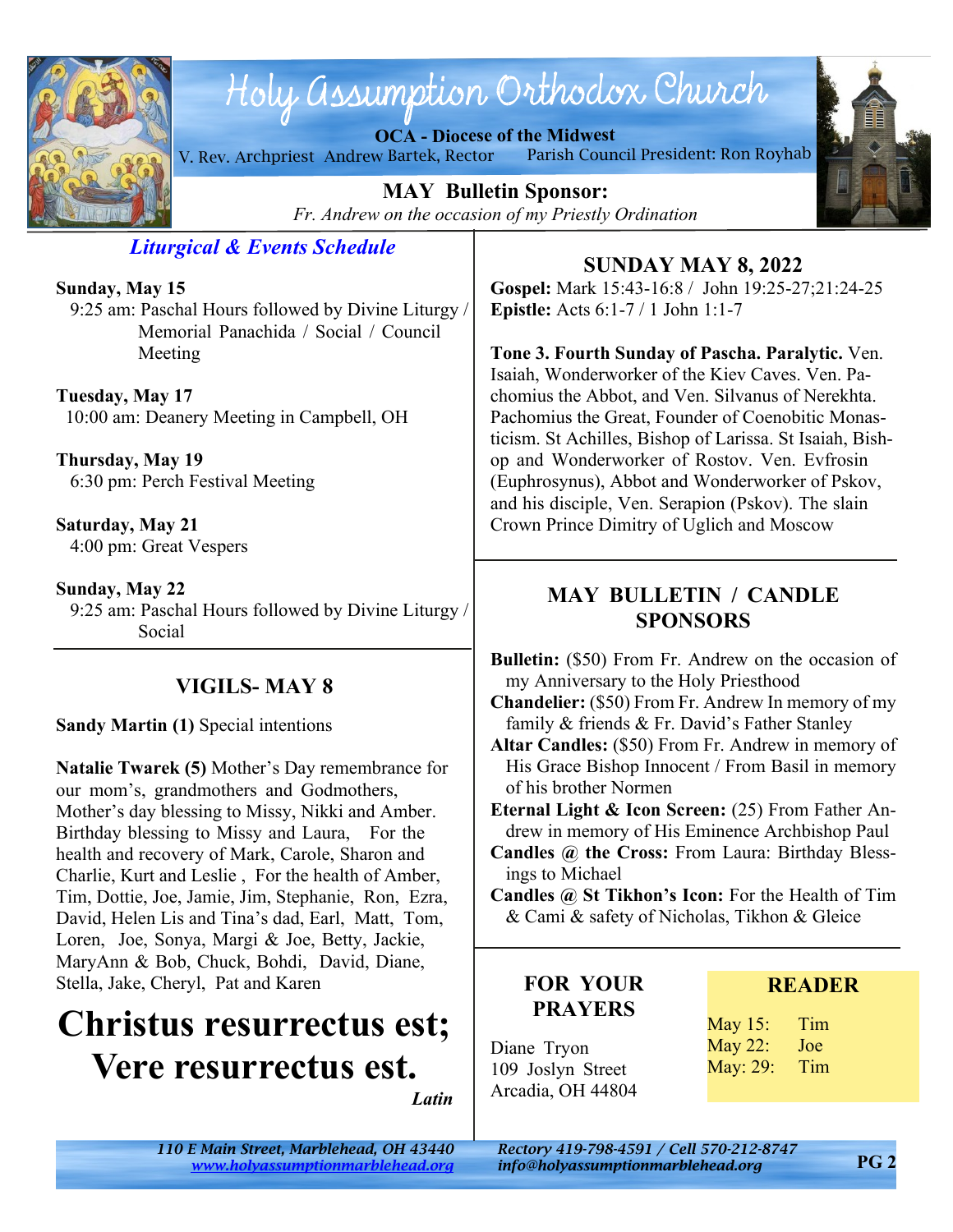#### **MAY: OTHER INCOME Goal for the month in this category: \$4,000 (Average \$923 a week)**

**May 1:** \$25 Vigils; \$50 Bulletin; \$100 Chandelier; \$50 Altar Candles; \$25 Eternal Light; \$15 Candles at St Tikhon; \$15 Candles at the Cross **May 8:** \$25 Vigils; \$60 Donations; \$50 Altar Candles

**TOTAL FOR MONTH**: \$415

#### **OCMC- New Biography of our Support Clergy**

Fr. Frumentios Msuri Kweka (Priest serving in Metrolpolis of Dar Es Salaam, Tanzania)

FR. Frumentios Msuri Kweka was born in a village named Moshi, in the high altitude region ascending Mt. Kilimanjaro. While studying at the seminary in Kenya, he was ordained to the priesthood by his Eminence Archbishop Makarios of Kenya and then returned to Tanzania after completing his studies. Fr. Frumentios currently serves the parish of Ss. Constantine and Helen in Arusha.

Orthodoxy came to the people of East Africa, not through the efforts of a single missionary, but through charismatic African men searching for the truth and "orthodoxia" in the early 1920's. Correspondence began with the Patriarch of Alexandria, and in 1946, they were received into canonical Orthodoxy. In 1958 the holy Synod appointed Nicholas (Valeropoulos) the first Metropolitan of All East Africa, and in 1972 three African priests were ordained to the rank of auxiliary bishop.

As Orthodox communities in the area grew, the large region was divided into separate dioceses in Kenya, Uganda, and Tanzania, in order to minister to the increasing numbers of faithful. From the time of Metropolitan Nicholas in the late 1950's, missionary efforts in Tanzania had been focused *Con't Page 7*

#### **MAY LITURGICAL ATTENDANCE**

Sunday, May 1: 23 attended (4 being guests ) / 16 **Communicants** Monday, May 2: 8 attended Liturgy Saturday, May 7: 5 attended Vespers Sunday, May 8: 18 attended Liturgy (5 being guests) 14 Communicants

#### **Acts 9:32-42 (Epistle)**

Now it came to pass, as Peter went through all parts of the country, that he also came down to the saints who dwelt in Lydda. There he found a certain man named Aeneas, who had been bedridden eight years and was paralyzed. And Peter said to him, "Aeneas, Jesus the Christ heals you. Arise and make your bed." Then he arose immediately. So all who dwelt at Lydda and Sharon saw him and turned to the Lord. At Joppa there was a certain disciple named Tabitha, which is translated Dorcas. This woman was full of good works and charitable deeds which she did. But it happened in those days that she became sick and died. When they had washed her, they laid her in an upper room. And since Lydda was near Joppa, and the disciples had heard that Peter was there, they sent two men to him, imploring him not to delay in coming to them. Then Peter arose and went with them. When he had come, they brought him to the upper room. And all the widows stood by him weeping, showing the tunics and garments which Dorcas had made while she was with them. But Peter put them all out, and knelt down and prayed. And turning to the body he said, "Tabitha, arise." And she opened her eyes, and when she saw Peter she sat up. Then he gave her his hand and lifted her up; and when he had called the saints and widows, he presented her alive. And it became known throughout all Joppa, and many believed on the Lord.

#### **MAY: RESTRICTED FUND DONATIONS**

**May 1:** \$25 Lions Club; \$10 Building Fund; \$10 Cemetery Fund; \$10 Baby Bottles May 8: Baby Bottles \$50; Building Fund \$50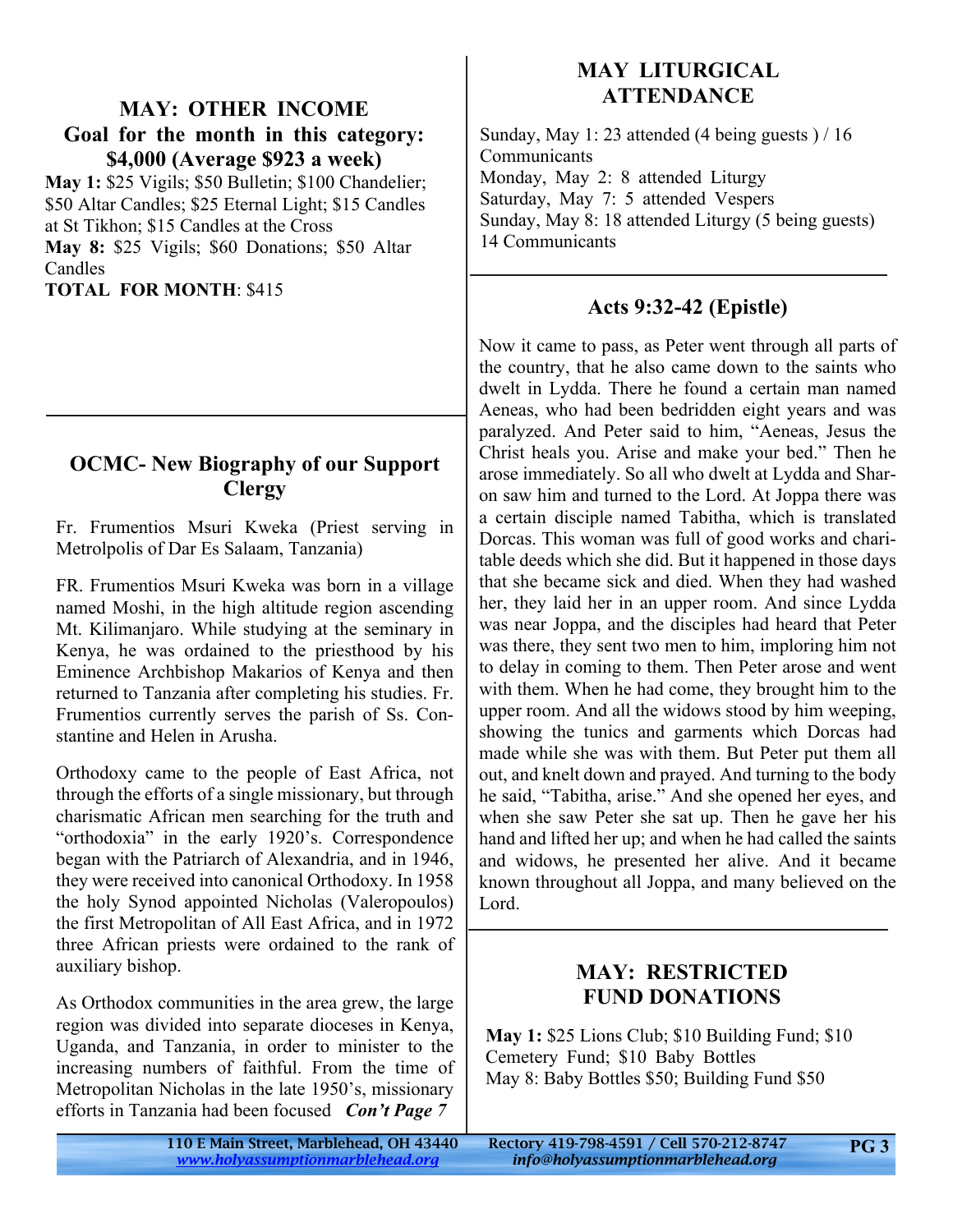#### **Patience and Reception By Fr. Lawrence Farley**

Recently I was asked a very important and perceptive question by a very smart catechumen, a man converting from Roman Catholicism. He knew that at the Council of Nicea (325 A. D.) the assembled bishops voted for the homoousios teaching of Christ's full divinity by an overwhelming majority of something like 318 to 2. He also knew that at the Council of Florence (ca. 1439 A. D.) the assembled bishops also voted for union with the Pope and the western church by a similar kind of majority, the only significant dissenting vote being that of Mark of Ephesus. So, he asked, if the Orthodox accept the Council of Nicea because of the episcopal consensus present there, why do they not also accept the legitimacy of the Council of Florence, since it was attended by a like episcopal consensus? Why do the Orthodox not consider the assembly at Florence to be an Ecumenical Council? Why are the Orthodox not therefore now Roman Catholics? It was a serious and sensible question, from a person of considerable theological sophistication.

The answer involves a recognition of the importance of what has been sometimes called "reception" in the history of the councils, and of how episcopal gatherings are recognized as "Ecumenical Councils" by the Orthodox.

An episcopal gathering is recognized as authoritatively teaching the truth—i.e. as an "Ecumenical Council", one with relevance to the Church throughout the entire ecumene or world—not simply by the voting numbers, but by how that council was received by the Church throughout the world after the council ended. It is true that at Nicea the assembled bishops voted overwhelmingly to condemn Arius, and to approve the homoousios formula expressing Christ's full divinity. It is also true that the Nicene gathering was not finally accepted by overwhelming numbers throughout the world as authoritatively teaching the truth until decades later.

In the decades following the Council of Nicea, the champion of the council, Athanasius was regarded very controversial, and he was repeatedly condemned and exiled. Other councils were held and other formulae tried out. Let's scrap homoousios.

How about homoiousios—not "of the same essence", but "of like essence"? Or how about we forget about all talk of essences (ousia) and just say that the Son is "like" the Father? In those years other councils were held and other alternatives to Nicene teaching tried out.

The debate was held over decades and across the miles, and it was spectacularly messy, inefficient, confusing, and something of an embarrassment to the Church's professed unity. But eventually pretty much everyone figured out that it all came down to a choice between Arius and Athanasius—which of course was not much of a choice at all. When the dust finally settled years later, the Church knew that Nicea had it right all along. Nicea turned out to be "an Ecumenical Council", and the other councils were then regarded as false councils. But that was with hindsight. During those tumultuous post-Nicene decades, debate and confusion reigned.

So, for a Council to be regarded as teaching the truth and as "Ecumenical" (the label is often more confusing than helpful) what is required is its reception and acceptance by overwhelming numbers of the Church—not by everyone, but by a clear consensus. For of course there will always be heretical dissenters. If the truth were that obvious, there wouldn't have been need for a Council in the first place.

This is different than in current Roman Catholicism, where what is required for a gathering to be declared "Ecumenical" is a pronouncement by the Pope. When Pope John XXIII called his bishops to the Vatican in the early 60s, everyone coming to the gathering knew that they coming to an ecumenical council—because the Pope said so. Debate and eventual reception by the Church at large in the years following was not required—nor really allowed. Opposing Vatican II was not something you did if you knew what was good for you, especially if you were a bishop. The Roman Catholic understanding of Ecumenical Councils is different than the early Church's understanding of it, for the Roman Catholic Church is papal in a way that the early Church was not.

Fast forward from Nicea to Florence in the fifteenth century. The Orthodox Church in the east had been in effective schism with the west for a long time. The date of the schism is usually (and arbitrarily) given as 1054, but things didn't sour really badly until 1204 when the Crusaders sacked Constantinople and the Pope put a Latin on the episcopal chair there. Attempts were made to sort things out, and *Con't Next Page*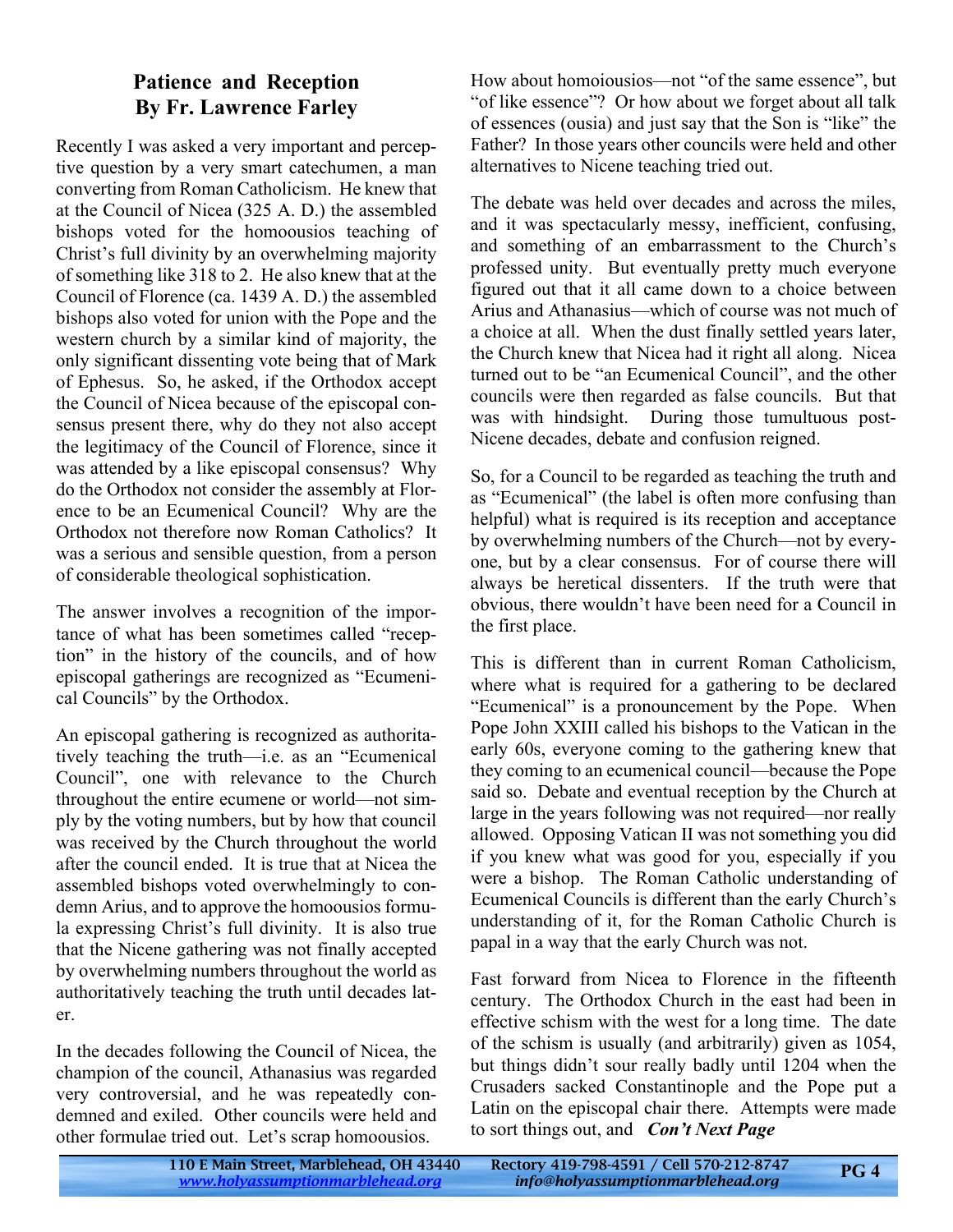#### *Fr. Lawrence Con't from previous pg*

everyone knew that the schism between east and west needed to get resolved. Ostensibly that was why Orthodox bishops came from the east to the west in the city of Florence.

Actually they were there because the Emperor desperately needed military help from the west if Constantinople was to survive the impending attack from Turks. He had made a tour of the west trying to garner money, arms, and support and had come up dramatically short. The Pope offered to throw his support behind the project—but only on condition that unity could be achieved between east and west. This, of course, was code for "complete capitulation on the part of the east to the west". And everyone knew it.

So it was that the eastern bishops showed up in Florence with their Emperor under strict orders to resolve the schism no matter what. In other words, the bishop sat through the sessions with the Imperial gun to their heads. Not surprisingly, most of them caved in, signed onto whatever the Pope and the western church wanted, and declared the schism resolved. This involved accepting things like the supremacy of the Pope, purgatory, and the filioque addition to the Creed. But at least one person refused to sign: Mark, bishop of Ephesus.

The reception of the Council of Florence was in marked contrast to the reception of the Council of Nicea. Eventually Nicea came to be accepted by the overwhelming majority. The Council of Florence was a non-starter from the beginning, with many bishops retracting their signatures and their approval as soon as they got back home, especially when faced with popular outrage. Bishop Bessarion of Nicea fled back to the west where he was rewarded with a cardinal's hat. Bishop Isidore of Kiev returned to Kiev was promptly thrown into prison for his perceived betrayal of Orthodoxy. He escaped and eventually ended his days as the Latin-rite bishop of Sabina. Pope Pius II later gave him the title of the Latin Patriarch of Constantinople, which of course by then meant nothing and involved no real jurisdiction.

The Orthodox east continued in its steadfast rejection of the Florentine gathering (expressing their definitive rejection by eventually canonizing Mark of Ephesus). At Nicea, there was no Imperial gun aimed at episcopal

 heads; at Florence there was. Just as marriages are "annulled" if free consent is lacking, so with councils. Florence was something of a shot-gun wedding/ council, and so lacked the conditions of a true council (as the immediate aftermath proved).

What does all this mean? Two things.

First of all it means that Christ's promised guidance of the Church does not involve magic. Fallible bishops do not magically become infallible when they gather together in council. If they did, there would never have been any false councils (like the Council of Hieria of 754 which condemned icons). Christ promised to guide His Church as a whole, not a collection of bishops or a single bishop like the Pope. The Church may conclude that it has been rightly guided when it finally reaches a settled consensus about something (like the homoousios or the legitimacy of icons), a consensus which is never overthrown.

But (and this is the second point), it takes time to reach this final and settled consensus, and during that time of debate and argument, things will be messy. Orthodoxy is sometimes criticized for its administrative inefficiency, and it is suggested that things would be better, less messy, and more efficient if we had a Pope or an Ecumenical Patriarch who would be "First Without Equals" (to quote an actual recently used phrase).

I agree. Things would be less messy and more efficient. We could skip the whole embarrassing process of disagreement and debate and jump straight to a conclusion—which would often be the wrong conclusion. Because, as said above, Christ has not promised to guide a single person, be that person Pope or Patriarch, but the Church as a whole, and bypassing the process of debate and eventual reception means that we thereby reject the very process by which Christ has promised to guide us. Experience—historical and recent—proves that when bishops ignore this messy process of conciliarity leading to consensus, the results are not pretty.

The final result of all of this is that we must all be patient. Christ will guide His Church, but we must allow for the process of debate which eventually leads to consensus and reception. The Emperor was not content to wait for it in the *Con't Next Page*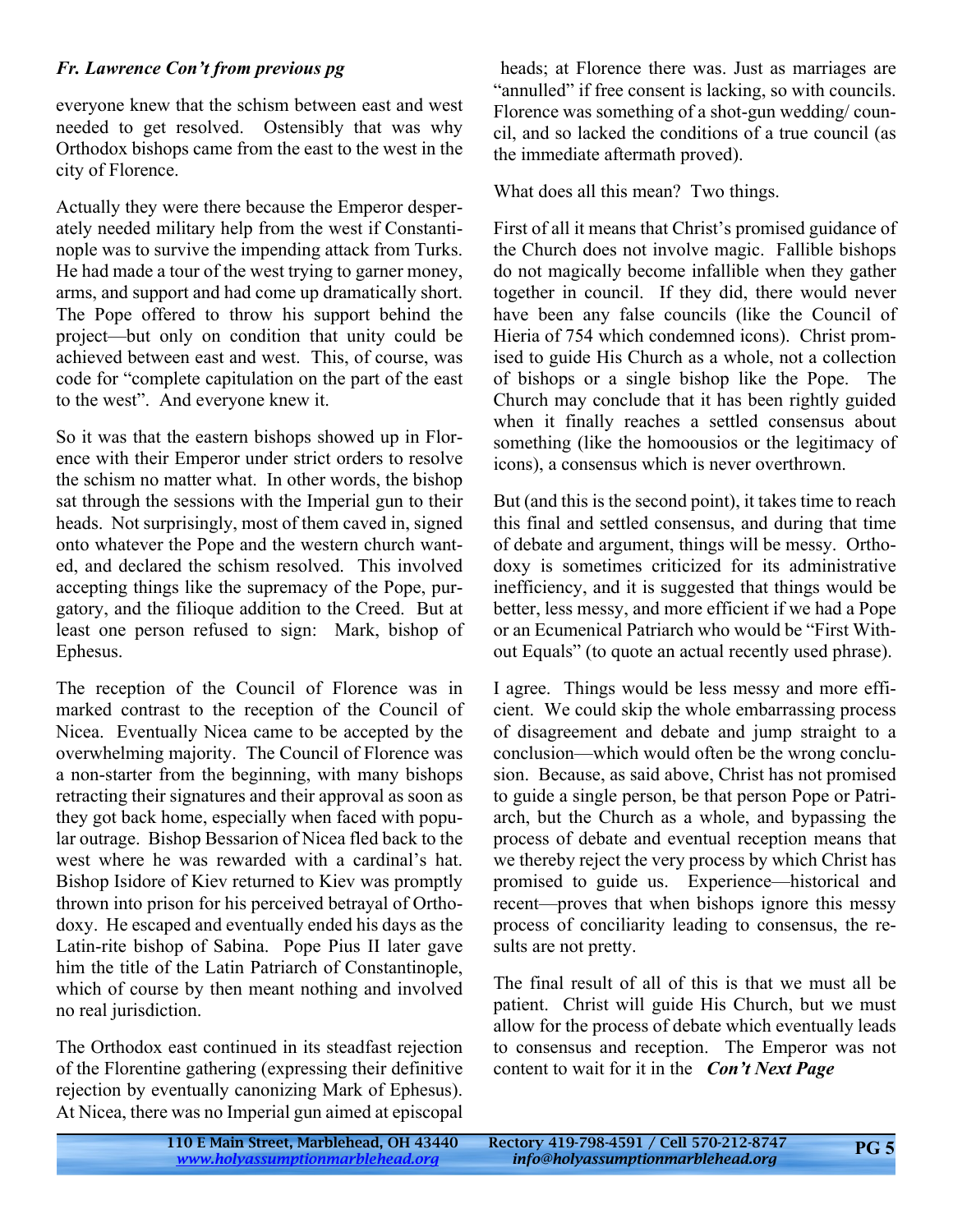#### **PRAYER LIST- UPDATED MAY 10**

**HIERARCH'S / CLERGY: His Beatitude, Metropolitan Herman; Archbishop Benjamin from San Fransico; John Duranko** (Father's home pastor)**; James Gleason** (Father's Spiritual Father)**; Moses Berry; Gregory Grivna; Emilian Hutnyan; Joseph Von Klarr; Michael Kuzara; John Zabinko / Deacon Paul Gansle, Deacon Peter Rentsch, Deacon Michael Wilson / Sub-deacon Wylie Meath**

**MATUSHKII: Pani Patricia Duranko; Susan Dank; Virgina Lecko; Margaret Zabinko**

**PARISHIONERS & THEIR FAMILIES: James Bargdill (**Schutt); J**im Basala** (Fr.); **John Beadle** (Elchisco)**; Kristen Cassell; Carole Conaway** (Twarek); **Maryann Cook** (Twarek); **Sharon Dietrich** (Twarek); **Charlie Dietrich** (Twarek); **Ethan Feldman** (Fr); **Michael Glovinsky; Shirley Gresh (**Glovinsky); **Joseph Habegger** (Kovach)**; Elaine Hileman; Betty Kovach**; **Helen Lis**; **David Mazurik; Child Stella Miller** (Elchisco); **William Pipenur** (Hileman)**; Pat Rentz; Earl Rindfleisch**; **Helen Jean Rofkar (**Elchisco); **Joe Rose; Sonya Rose; Ron Royhab; Maryann Royhab; Stephanie Royhab; Tom Twarek; Paul Twarek; Diane Tryon; Greg Tyron; Child Bodhi (**Cassell); **Kathryn Tryon & her unborn child**

**OTHER REQUESTS: Marge Dziama; Child Ezra; Kurt Franck** (Royhab); **Ben Franklin** (Kovach); **Dorothy Goldman (**Twarek); **Donald Gresh** (Glovinsky); **Andrea Joy** (Kovach); **Jake Lipstraw** (Twarek); **Mark Ludvik** (Guzy); **Marsha** (Rose); **Mark Masica (**Kovach); **Pauline Meath** (Fr)**; Karen Muzyka (F**r); **Jamie Philpot** (Twarek); **Robert Piznar** (Rentz); **William Romanchak** (Fr); **Sandy Scafaria** (Hileman); **Chuck Wiedenhoft (**Twarek); **Sara** (Jake)**; Chris Quotap (**Fr); **Zoland Zile** (Fr.); **Ashley and her unborn child**

**MILITARY: Alex, Nathan Brown, Craig Cassell, Cory Deaton , Jake Ellithorpe, Jordan Fulton, Alena Grabavoy, Justin Issler; Nicholas & Tikhon, Cory Deaton, Alex Zarnow**

**CAPTIVES: Metropolitan Paul (Orthodox Archdiocese of Aleppo), Archbishop John Syriac Archdiocese of Aleppo, The UN & IOCC humanitarian aid workers in & around Syria; Those suffering persecution in Iraq, Syria, Israel, Egypt, Ukraine and throughout the world**



**NOTE:** Please let Fr. Andrew know who can come off the list or be put on.

| Fr. Lawrence con't from previous pg<br>fifth century, but opted for a more efficient process<br>involving use of the army. The result was the schismat-<br>ic loss of Egypt—a loss that continues to this day.<br>Patience is important—both in our personal lives, and<br>in the life of the Church. | <b>MAY: MONTHLY TITHE ONLY</b><br>Goal Pledged per month: \$5,667<br>(average of \$1,307 per week)<br><b>May 1:</b> \$1,140<br>May: 8: \$1,205<br><b>OCMC THANK YOU LETTER</b><br>Dear Fr. Andrew & Brothers & Sisters in the Lord,<br>Christ is Risen! I pray that this finds you $&$ your loved<br>ones well, healthy, and safe. All of us at OCMC remain<br>grateful that, during these difficult months of the pan-<br>demic, donors have continued to support the ministry<br><b>Con't Next Page</b> |  |
|-------------------------------------------------------------------------------------------------------------------------------------------------------------------------------------------------------------------------------------------------------------------------------------------------------|-----------------------------------------------------------------------------------------------------------------------------------------------------------------------------------------------------------------------------------------------------------------------------------------------------------------------------------------------------------------------------------------------------------------------------------------------------------------------------------------------------------|--|
| <b>CLEANING SCHEDULE FOR MAY</b><br><b>Bobbie</b><br>Week of May 15:<br>Week of May 22:<br>Laura<br>Week of May 28:<br>Natalie<br><b>40 DAY REMEMBRANCE</b><br>May 1: Gary Smolk / David Lavalle<br>May 15: Nancy Sitzler / John Kotch<br><b>June 2:</b> His Eminence Archbishop Paul                 |                                                                                                                                                                                                                                                                                                                                                                                                                                                                                                           |  |
| 110 E Main Street, Marblehead, OH 43440<br>www.holyassumptionmarblehead.org                                                                                                                                                                                                                           | Rectory 419-798-4591 / Cell 570-212-8747<br><b>PG6</b><br>info@holyassumptionmarblehead.org                                                                                                                                                                                                                                                                                                                                                                                                               |  |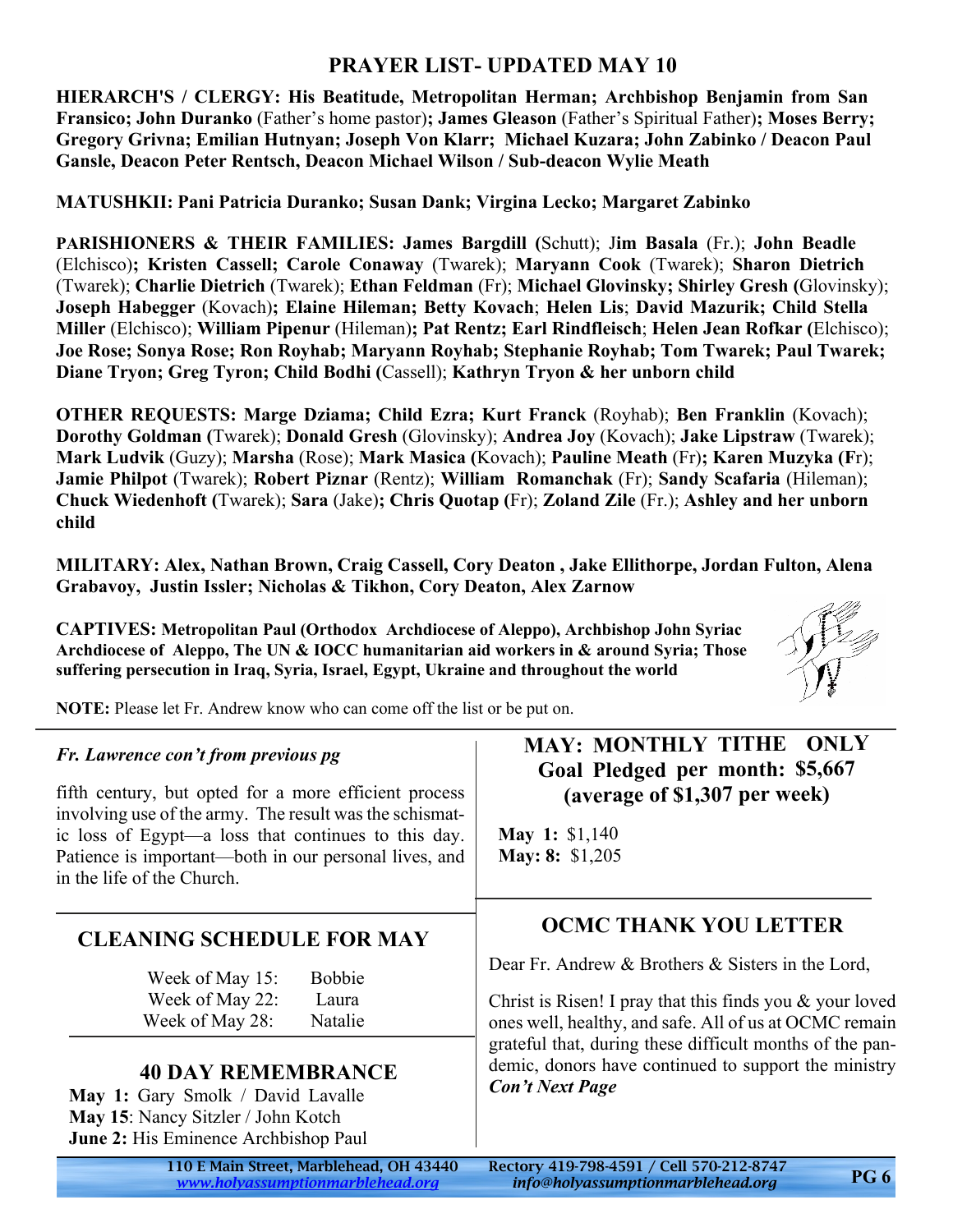| <b>MAY Celebrations</b>                                                                                                                                                                                                                                                                                                                                                                                                                                            |                                                                                                                                                                                           |                                                                                                                                             |
|--------------------------------------------------------------------------------------------------------------------------------------------------------------------------------------------------------------------------------------------------------------------------------------------------------------------------------------------------------------------------------------------------------------------------------------------------------------------|-------------------------------------------------------------------------------------------------------------------------------------------------------------------------------------------|---------------------------------------------------------------------------------------------------------------------------------------------|
| <b>ANNIVERSARIES</b>                                                                                                                                                                                                                                                                                                                                                                                                                                               | <b>BIRTHDAYS</b>                                                                                                                                                                          |                                                                                                                                             |
| 5-1-2004: Archbishop Benjamin of San<br>Francisco<br>2-Archpriest Andrew (Priest ordination)<br>5-5-2012: Archbishop Alexander of Dallas<br>6- Fred & Teri Cassell<br>5-8-2010: Archbishop Michael of NY & NJ<br>13- Craig & Katie Cassell<br>16- David & Sandy Martin<br>17- Tony & Tina Monastra<br>20- Joseph & Valerie Schutt<br>24- Jason & Trisha Monschein<br>5-28-2005: Archbishop Alejo of Mexico<br>5-30-1987: Retired Bishop Tikhon of San<br>Francisco | 2- Sub-deacon Wylie Meath 12- Mike Kovach<br>2- Pam<br>4- Fr. Matthew Stagon<br>5- Joseph Schutt<br>5- Justin Issler<br>8- Laura Kovach<br>8-Missy Schlotterer<br>12- Proto. Bob Northrup | 15-Holly Gast<br>16- Austin Palmer<br>17- Brian Turner<br>20- Philip Ellmore<br>24- Avzi Dardovski<br>25- Quincy Kowal<br>29- Carol Krochta |

#### *OCMC continued from Pg 3*

Mainly in the northwestern part of Tanzania, near the border with Uganda. In 2001, the status of Metropolitanate was conferred on the region of Dar es Salaam on the east coast of Tanzania, which previously did not have much missionary outreach taking place. The Metropolitanate includes the Seychelles Islands as well as the Dar es Salaam region.

His Eminence Metropolitan Dimitrios currently shepherds the flock of this Metropolitanate, having previously served the Church in Cameroon before coming to Dar es Salaam in 2004. Between 2005 and 2007, ten new churches were established, along with a clinic and two Orthodox schools. Since 2007, over 2,000 individuals have been baptized, and an orphanage was opened, named for St. Stylianos.

#### *OCMC Thank you con't from previous pg*

of mission priests through the Support a Mission Priest program. In recent weeks I have corresponded with bishops in Cameroon, South Africa, Madagascar, and elsewhere, and everyone of them stresses just how great an impact these funds have for their clergy, especially in such tumultuous times. In the words of His Eminence Metropolitan Petros of Accra, Ghana, "Your prayers and continued assistance give us strength and encouragement we need!"

Thank you for offering your own support to these clergy by renewing your donation in March to the SAMP Program. This year your donation will be helping clergy like Fr. Frumentios in the Metropolis of Dar Es Salaam, Tanzania, whose biography sheet I have enclosed.

Yours in Christ, Markella Balasis

| <b>MAY Reposed</b>                 |                           |  |
|------------------------------------|---------------------------|--|
| 1-Donald Cholcher (2020)           | 21- Anna Mazurik (2008)   |  |
| 4- Norman Anthony Glovinsky (2016) | 22- Mary Opritza (2011)   |  |
| $6 - Bishop$ Innocent $(2002)$     | 24- Helen Greshko (1980)  |  |
| $8-$ Brad Bauer $(2019)$           | 25 - Anna Mazurak (1966)  |  |
| 12- Elaine Whitham (2012)          | 25- Philip Timko (2021)   |  |
| 12- Proto. George Hutnyan (2020)   | 27- John Gresko- (2008)   |  |
| 14- Stanley Lis $(2019)$           | 30- Anna Elchisco (1977)  |  |
| 15-George Glovinsky (1986)         | Christos Karniotis (1992) |  |
| 15- Fr. Michael Rosco (2013)       | Julia Onyock (1921)       |  |
| 19- Betty Billy $(2020)$           | Andrew Onyock (1922)      |  |
|                                    |                           |  |